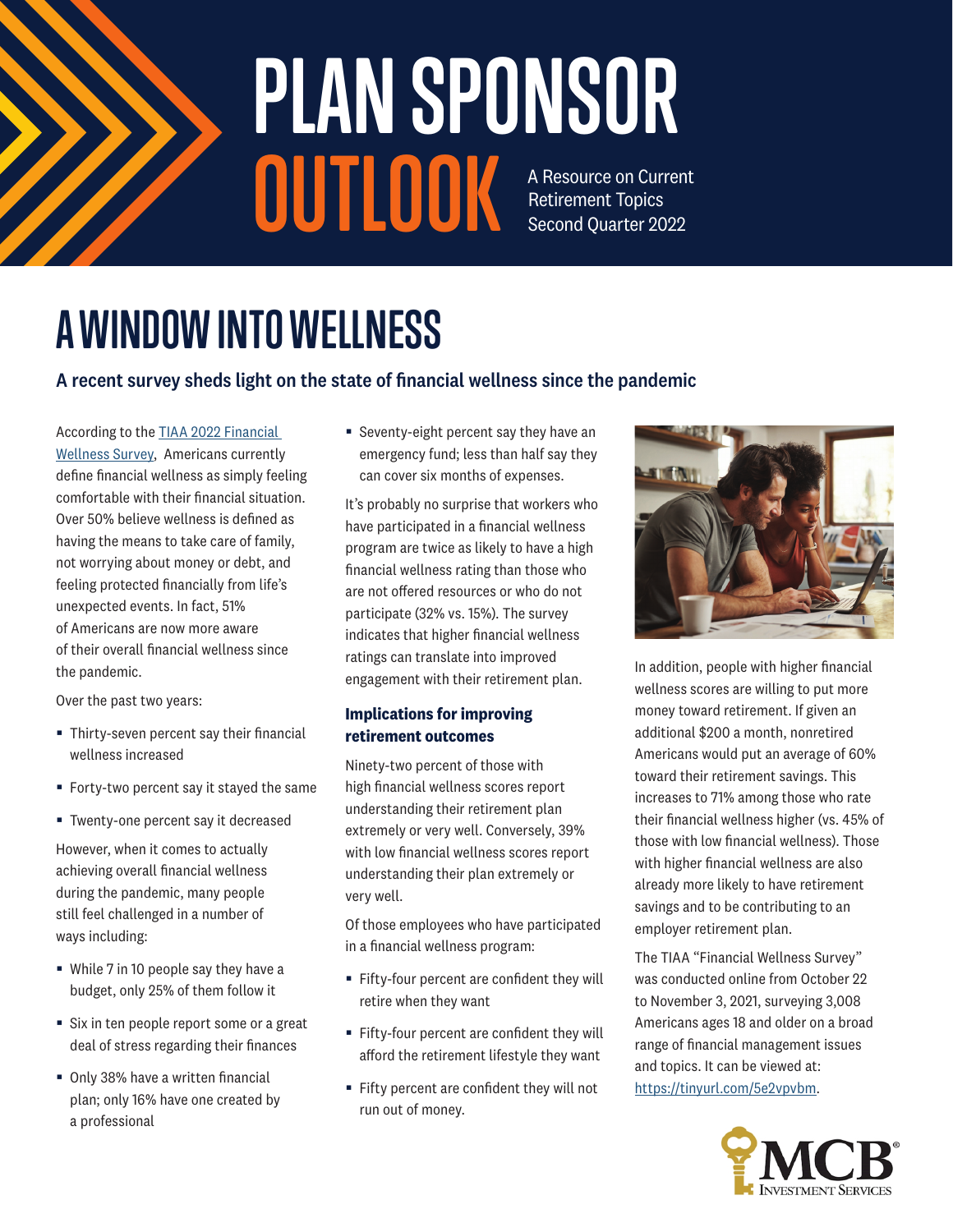## **IN THE DRIVER'S SEAT**

#### A survey of fiduciary liability insurance carriers offers insights on prioritizing and managing fiduciary duties

In the spring of 2021, Aon Investments surveyed 12 top carriers for fiduciary liability insurance to better understand how plan management typically impacts pricing for fiduciary liability insurance. The ultimate goal was to identify the biggest sources of fiduciary risk within the control of fiduciaries for Employee Retirement Income Security Act of 1974 (ERISA) defined benefit and defined contribution plans. Survey findings were published in Aon's July 2021 white paper, "What Drives Fiduciary Liability." Below are a few key highlights from the survey.

#### **Fees are very important**

Fees ranked as top drivers of fiduciary liability insurance premiums. Specifically, 88% of respondents said that it was a "significant" driver of insurance premiums if the investment committee does periodic plan administration fee benchmarking reviews. For defined contribution plans, 75% of respondents said that it was a significant driver of insurance premiums if plans use mutual funds generating revenue sharing or subtransfer agency (sub-TA) type revenues (i.e., revenue sharing), and 63% said mutual funds using retail share classes would be a significant driver of premiums. As such, monitoring and managing fees, along with documentation, should be a very high priority for plan sponsors.

#### **Investment committee minutes are important (but it matters less who takes them)**

All respondents said that formally taking minutes would have an impact on premiums. About one-third of respondents said that the impact would be significant



and the remainder said that it would be small. However, when asked about the impact of engaging an outside advisor or legal counsel to take minutes, half the respondents said that would have no impact, and most of the remainder described the impact as small.

#### **Investment advisors are viewed as moderate influencers of premiums**

When asked about the impact of having an investment advisor, respondents were almost evenly split among the impact being significant, small or nonexistent. The advisor's firm had little or no impact. Whether the plan sponsor uses an ERISA 3(38) outsourced investment advisor was viewed as having a small impact by 50% of respondents, no impact by 38% and a significant impact by 12%. Free comments in this area of the survey included "experienced advisor is expected," "the level of investment expertise deployed in investment decisions is a factor in our underwriting and greater expertise would be a positive factor among the multiple factors we consider" and "we are interested in evaluating the overall favorable impact that a 3(38) may have in this space."

#### **Employer stock in defined contribution plans remains a top concern for insurers**

Eighty-eight percent of respondents viewed employer stock as a significant driver of premiums when company stock is held in the plan with no cap on investment limits. That figure drops to 50% when there is a limit on the size of such investments.

#### **Environmental, social and governance (ESG) options in defined contribution plans play a minor role**

Sixty-two percent of respondents said that ESG options have no impact on pricing and the remainder described the impact as small.

The white paper can be viewed at: https://tinyurl.com/2p94c5rx.

#### **Web Resources for Plan Sponsors**

Internal Revenue Service, Employee Plans www.irs.gov/ep

U.S. Department of Labor, Employee Benefits Security Administration www.dol.gov/ebsa

401(k) Help Center www.401khelpcenter.com

PlanSponsor Magazine www.plansponsor.com

BenefitsLink www.benefitslink.com

Plan Sponsor Council of America www.psca.org

Employee Benefit Research Institute www.ebri.org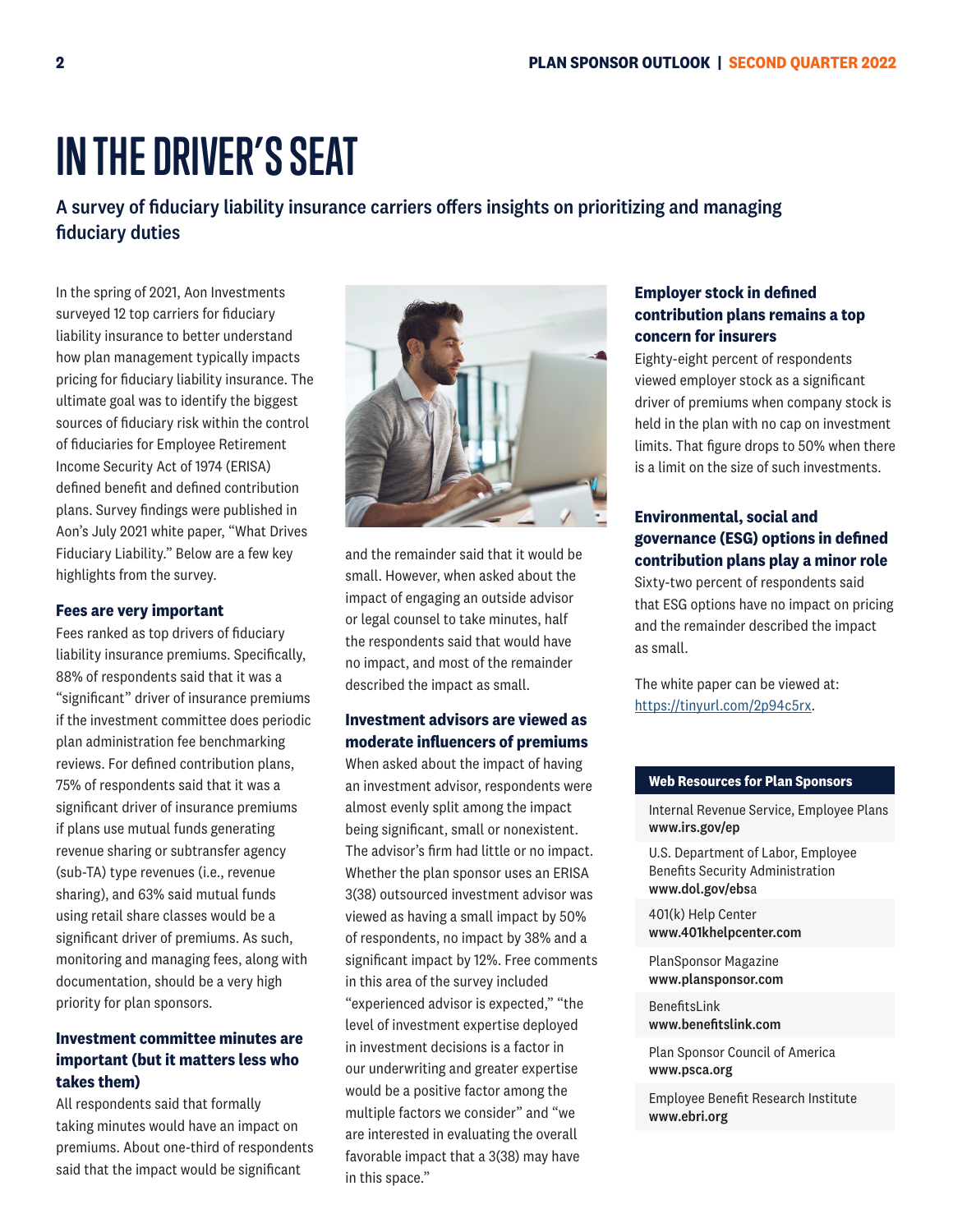### **PLAN SPONSORS ASK...**

Q: We are looking for ways to increase savings rates among new employees, at both lower and higher income levels. Should we focus on increasing our employer match, or setting a higher default rate?

A: Selecting a higher default rate has the largest impact on employee savings rates for new employees, according to a new research paper, "The Impact of Employer Defaults and Match Rates on Retirement Savings," published by the Social Science Research Network. The research found that when employees are defaulted in at a higher rate, fewer move away from the default savings rate, which results in higher and more equal savings rates among employees at all income levels. In addition, the researchers note that lower-income workers can benefit from remaining in the default plan investment by taking advantage of institutionally priced diversified funds. You can download the paper at: https://tinyurl.com/mr46bvrv.

#### Q: We are thinking about submitting a request for proposal to several recordkeepers for due diligence purposes. Besides the traditional questions, do you have any guidance on issues we should focus on?

A: Fifty-eight percent of sponsors surveyed for the 2021 PLANSPONSOR Defined Contribution (DC) Plan Benchmarking Report said their organization has been using its DC plan recordkeeper for more than seven years, so the timing may be right for sponsors to take a fresh look at the recordkeeping marketplace. Here are some key issues you may want to focus on, depending on what is most important to you and your employees:

- Mergers, acquisitions and outsourcing of services by recordkeepers continues at a fairly high pace, so you need to understand who is committed to the business and who is outsourcing or leaving that business — and how does that impact their service model?
- Many recordkeepers now offer 360-degree payroll integration, transmitting data directly from the recordkeeper's system to the payroll provider's without the employer having to touch it. This may be something to ask about, as it creates efficiencies and is also an opportunity to reduce errors (which helps protect you from a fiduciary standpoint).
- You may also want to identify which recordkeepers can incorporate add-ons such as financial wellness platforms to participant websites, as well as integration of programs for emergency savings, student loan repayments and health savings accounts.
- It's important to go beyond asking about the basics of what a recordkeeper does to prevent cyberattacks. Consider identifying recordkeepers who offer a guarantee to reimburse a participant if there is a loss, and ask what those guarantees entail.

Q: During the first quarter of this year we have had a number of employees leave our organization, some of which had nonvested employer contributions. Do you have any guidance on how best to handle these?

A: The money must be moved into the plan's forfeiture or suspense account, where it can be used to:

- Cover other employer contributions already payable by the plan
- Restore the accounts of rehired employees, subject to certain criteria
- Pay ERISA-approved plan expenses
- Make additional employer contributions for existing plan participants.

Regardless of which option a plan sponsor uses, ERISA specifies that any forfeited contributions be used for an appropriate purpose by the end of the plan year.

#### **Pension Plan Limitations for 2022**

| 401(k) Maximum Elective          |           |
|----------------------------------|-----------|
| Deferral                         | \$20,500  |
| (*\$27,000 for those age 50)     |           |
| or older, if plan permits)       |           |
| Defined Contribution             |           |
| Maximum Annual Addition          | \$61,000  |
|                                  |           |
| Highly Compensated               |           |
| <b>Employee Threshold</b>        | \$135,000 |
| <b>Annual Compensation Limit</b> | \$305,000 |
|                                  |           |